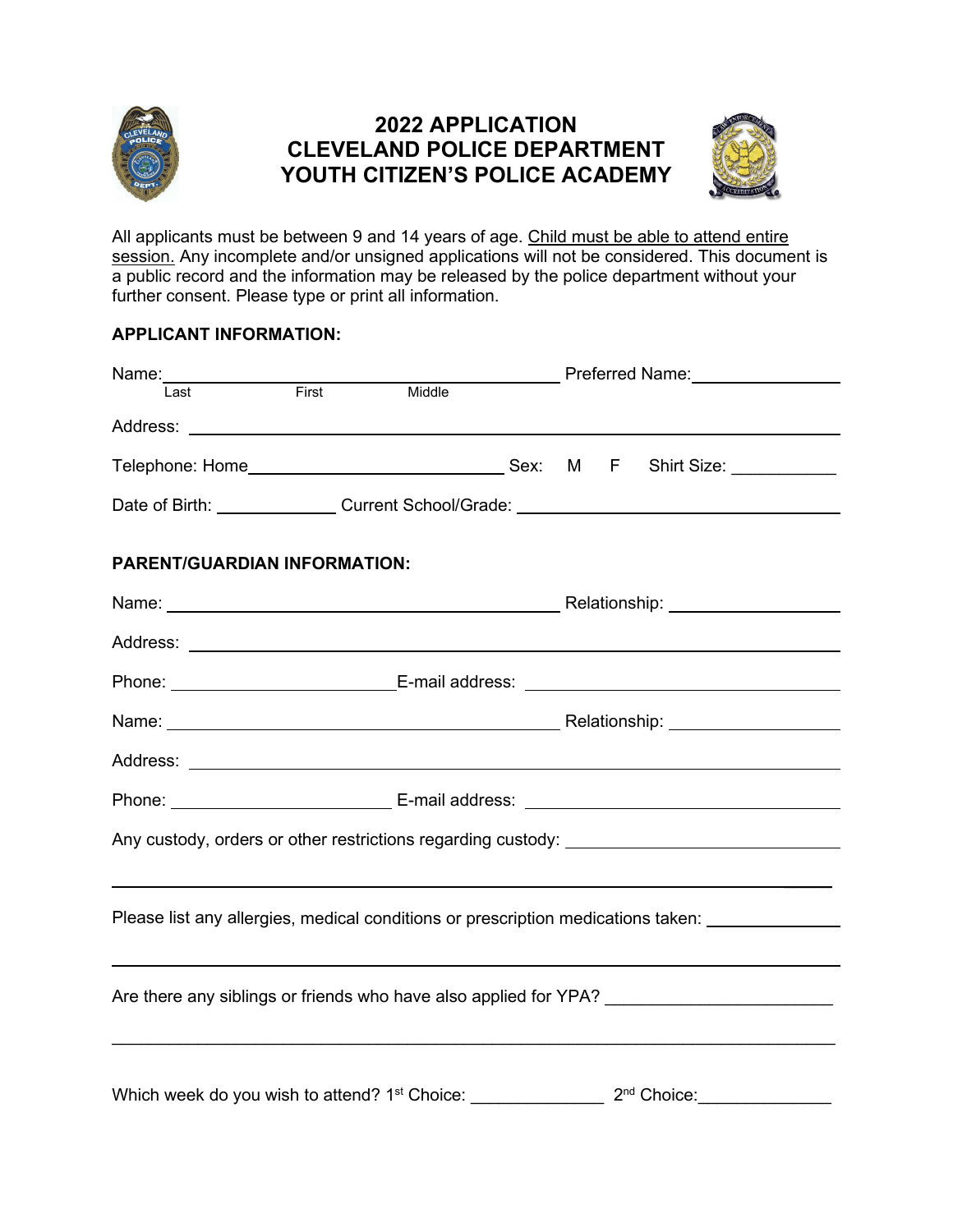### **EMERGENCY CONTACT INFORMATION:**

The following designate individual may act on behalf of the Parent/Guardian in case of emergency where the Parent/Guardian cannot be reached. This information must be filled out before your child can participate in the Youth Citizen's Police Academy.

| Name:    | Relationship:   |
|----------|-----------------|
| Address: |                 |
| Phone:   | E-mail address: |

#### **BACKGROUND:**

 $\overline{\phantom{a}}$ 

Please explain why you want to attend the Cleveland Youth Citizen's Police Academy and what you hope to learn if you are selected.

How did you hear about the Youth Citizen's Police Academy?

Have you ever applied for or attended YPA before? \_\_\_\_\_\_\_\_\_\_\_\_\_\_\_\_\_\_\_\_\_\_\_\_\_\_\_\_\_\_

## Disclaimer:

Cleveland's Youth Police Academy is a comprehensive showcase of various tasks and jobs that a police officer can do. Participants will experience and be exposed to scenarios that may include, but not limited to: simulated firearms training, simulated explosions, canine interaction, drug awareness, simulated crime scene with a victim, jail and prisoners. While every interaction with police activities is done in the safest and most controlled way possible, some participants may be emotionally affected by activities. Please discuss all possible tasks a police officer may encounter and make sure your child is comfortable discussing and participating in "real-life" scenarios.